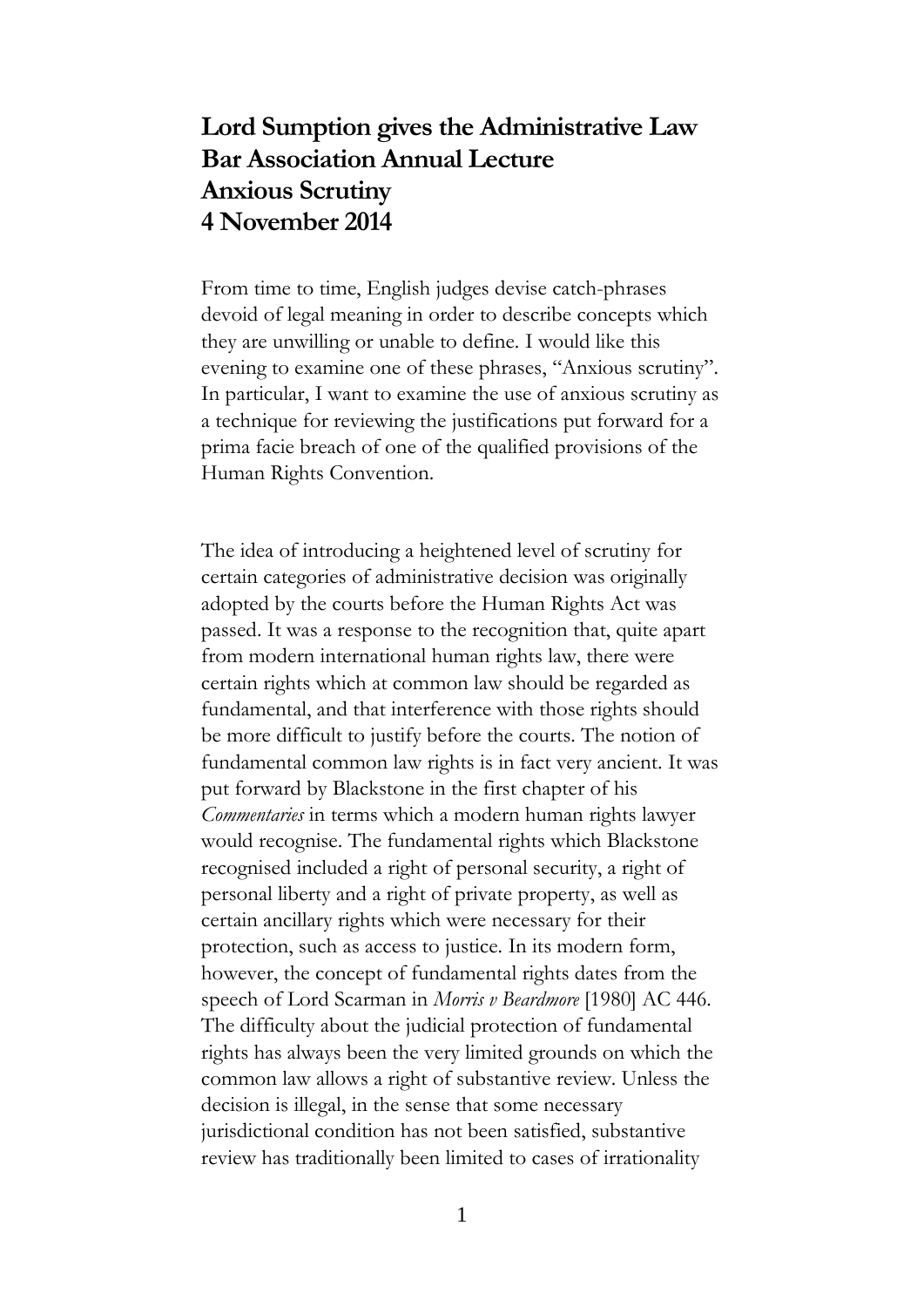according to the *Wednesbury* test, which was notoriously difficult to satisfy.

The credit, or at any rate the responsibility, for introducing anxious scrutiny to the tool-bag of public lawyers belongs to Lord Bridge, delivering the leading speech in the House of Lords in *Bugdaycay v Secretary of State for the Home Department* [1987] 1 AC 514. The facts of the case are well known. Mr. Musisi objected to the Secretary of State's decision to refuse him leave to enter and remain in the United Kingdom. His complaint was that the decision had been made without attempting to verify his claim that if he were returned to Kenya, he would at once be removed to Uganda, where he would be killed. Upholding this complaint, Lord Bridge drew attention to the fundamental character of the applicant's right to life, and observed that the graver the issue, the more rigorously the court would examine the decision to ensure that it was in no way flawed. "When an administrative decision under challenge is said to be one which may put the applicant's life at risk," he said, "the basis of the decision must surely call for the most anxious scrutiny." I rather doubt whether Lord Bridge intended in *Bugdaycay* to invent a new technique of review which would in due course supply the headings of public law textbooks and the title of lectures like this one. But by 1991, when Lord Bridge participated in the decision in *R v Secretary of State for the Home Department ex parte Brind* [1991] 1 AC 696, things had already moved some way in that direction. The House of Lords declined to adopt the principle of proportionality into English law, but achieved a somewhat similar result by using the idea of heightened scrutiny derived from its earlier decision in *Bugdaycay*. It is clear, in particular from the speeches of Lord Bridge and Lord Templeman, that the Committee regarded heightened scrutiny not just as more of the same thing but as a way of stretching the traditional *Wednesbury* test in cases where the rights engaged were sufficiently fundamental. This idea received its clearest expression five years later in *R v Ministry of Defence ex parte Smith* [1996] QB 517, when Lord Bingham as Master of the Rolls accepted that irrationality was the only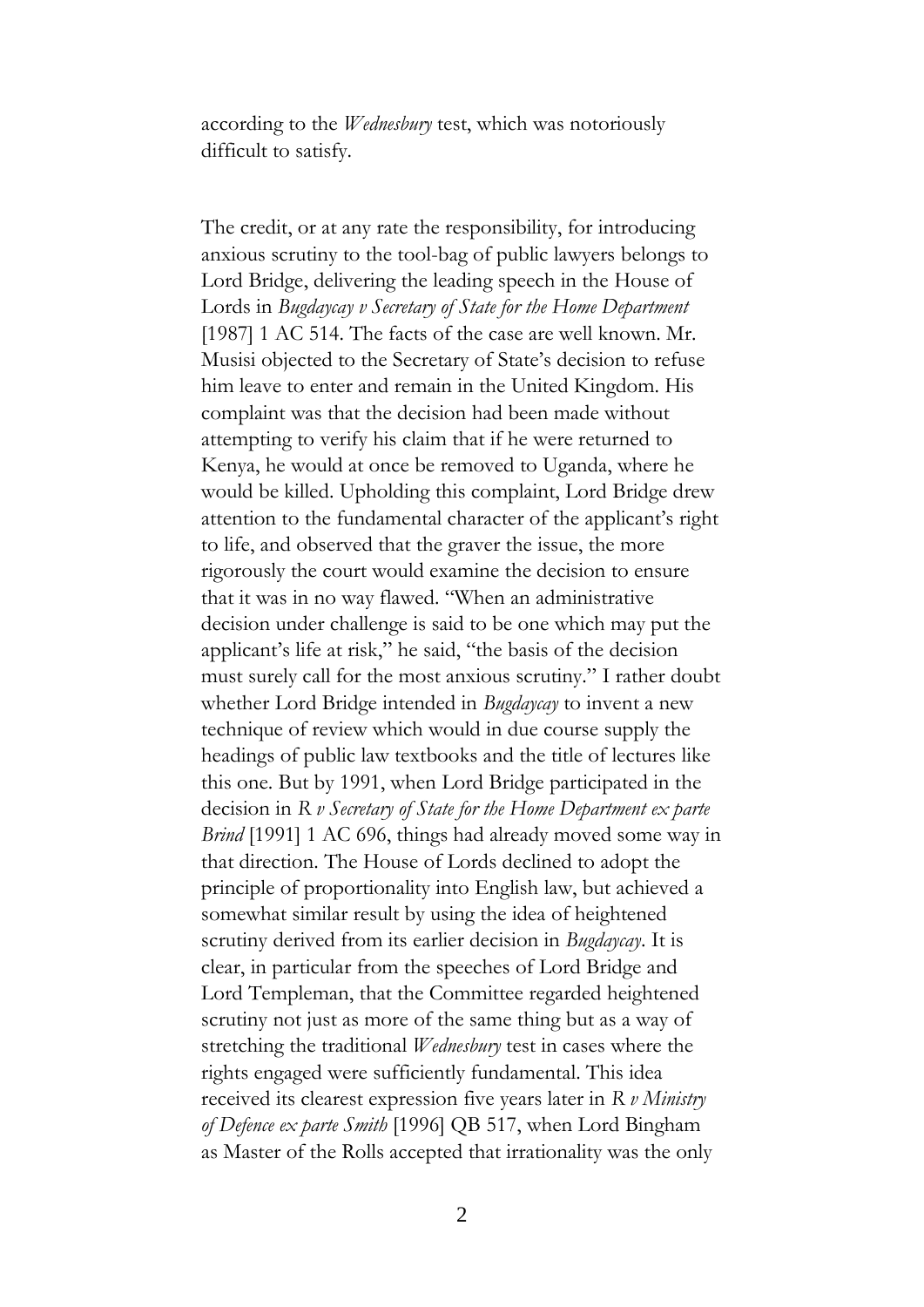ground of substantive review but observed that the greater the interference with human rights the narrower the range of responses open to a rational decision-maker and the more the court would require by way of justification before it could be satisfied that the decision was rational.

A somewhat similar process occurred at much the same time and for much the same reasons in the United States. US public law also had to grapple with the problem of protecting fundamental rights by a process of substantive review which was theoretically limited to decisions that could be characterised as arbitrary or capricious. The so-called "hard look" doctrine, which operates in a very similar way to anxious scrutiny, was finally adopted by the United States Supreme Court in *Motor Vehicle Manufacturers Association v State Farm Mutual Insurance Co.* 463 US 29 (1983), some ten years after the phrase was first coined.

There is, however, something peculiarly English about the crab-like process by which this came about on this side of the Atlantic, which is characteristic of the way that English judgemade law develops. At stage 1 the court, presented with a new problem which it lacks the necessary tools to resolve, rejects a rational solution which stands outside its traditional concepts. At stage 2, it stretches an existing legal concept so as to achieve substantially the same result, while denying that it is doing any such thing. At stage 3, it throws off the mask and admits that the alien doctrine has arrived and finally calls it by its name. In the domain of private law, collectors of the genre will remember the tortured process by which the doctrine of *forum non conveniens* reached us. Proposed as a rational scheme of jurisdiction by Mr Robert Goff QC in *The Atlantic Star*, it was initially rejected as an alien concept fit only for the Scots and Americans, then stealthily applied in practice and finally recognised in terms by Lord Goff of Chieveley twelve years later.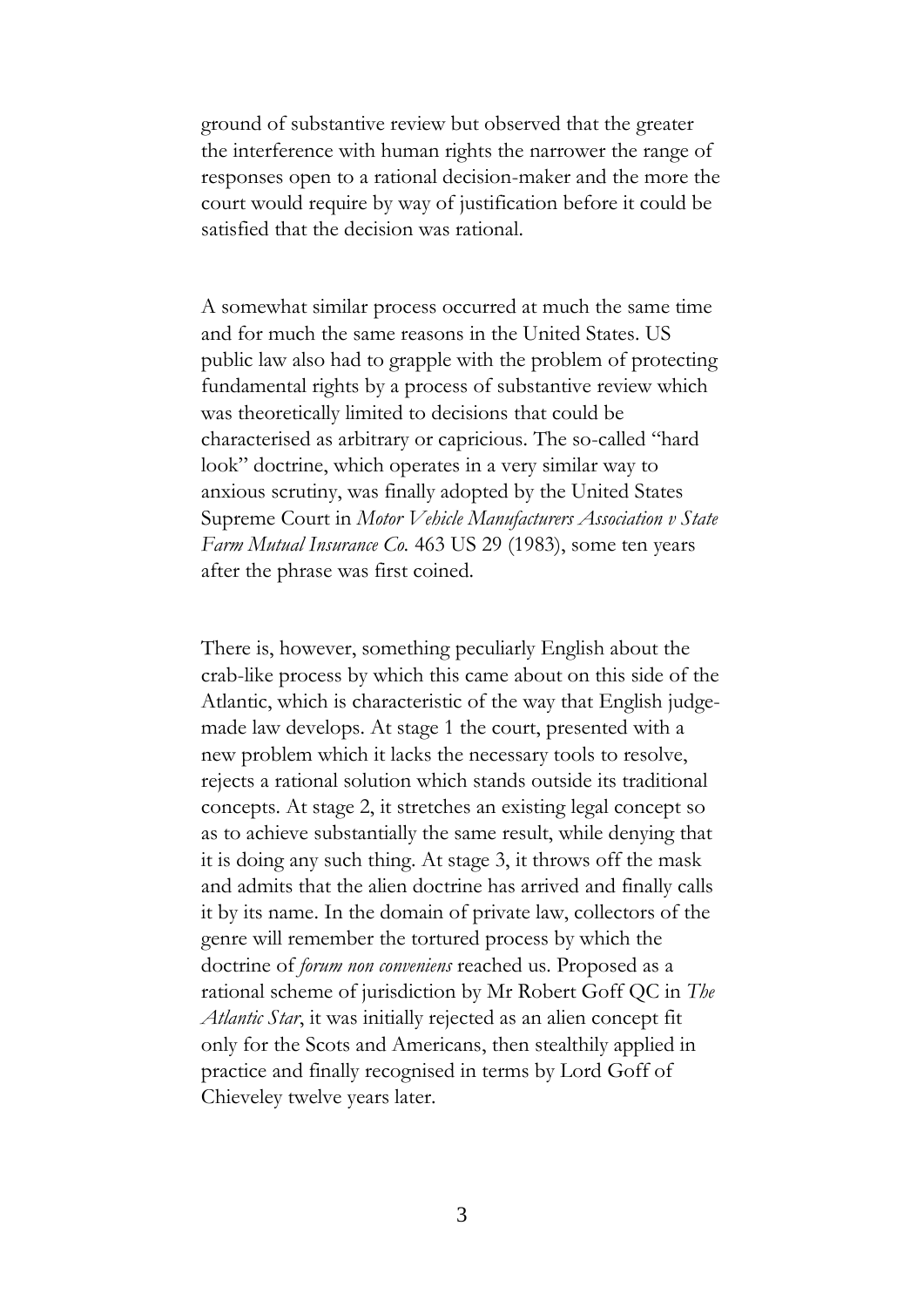The problem about anxious scrutiny as an approach to administrative decisions was that it was never very clear what it meant. The image of nail-biting anxiety as judges crouched in the road observing the oncoming headlights of a fundamental right was certainly calculated to show that the judiciary were on the case. But what did anxious scrutiny actually involve, and how did it differ from the presumably slapdash or casual scrutiny that was appropriate in less fundamental cases?

Anxious scrutiny was originally designed to broaden the test for substantive review at common law by importing some element of the doctrine of proportionality from the case-law of the European Court of Human Rights. However, because the concept had to be accommodated within the traditional categories of review recognised by the common law, proportionality could only be imported in a rather weak form. In *R (Daly) v Secretary of State for the Home Department* [2001] 2 AC 532, Lord Steyn examined the difference between anxious scrutiny and proportionality as it applied in the case-law of the Strasbourg court. He pointed out three differences. The first was that anxious scrutiny only entitled the court to determine whether the balance which the decision-maker had struck between the right and the competing interests was within the range of rational possibilities, but not whether he had got the balance right. Secondly, anxious scrutiny did not justify a court in reviewing the relative weight accorded to the competing factors. And thirdly, anxious scrutiny could not enable a court to consider whether the interference was greater than was necessary in a democratic society. These are rather substantial differences. In effect, anxious scrutiny remained a technique for evaluating the decision-making process, rather than a review of the compatibility of the result with some external standard. It could hardly have been otherwise at a time when the Human Rights Convention was not part of English domestic law, and there was therefore no external standard which could be applied.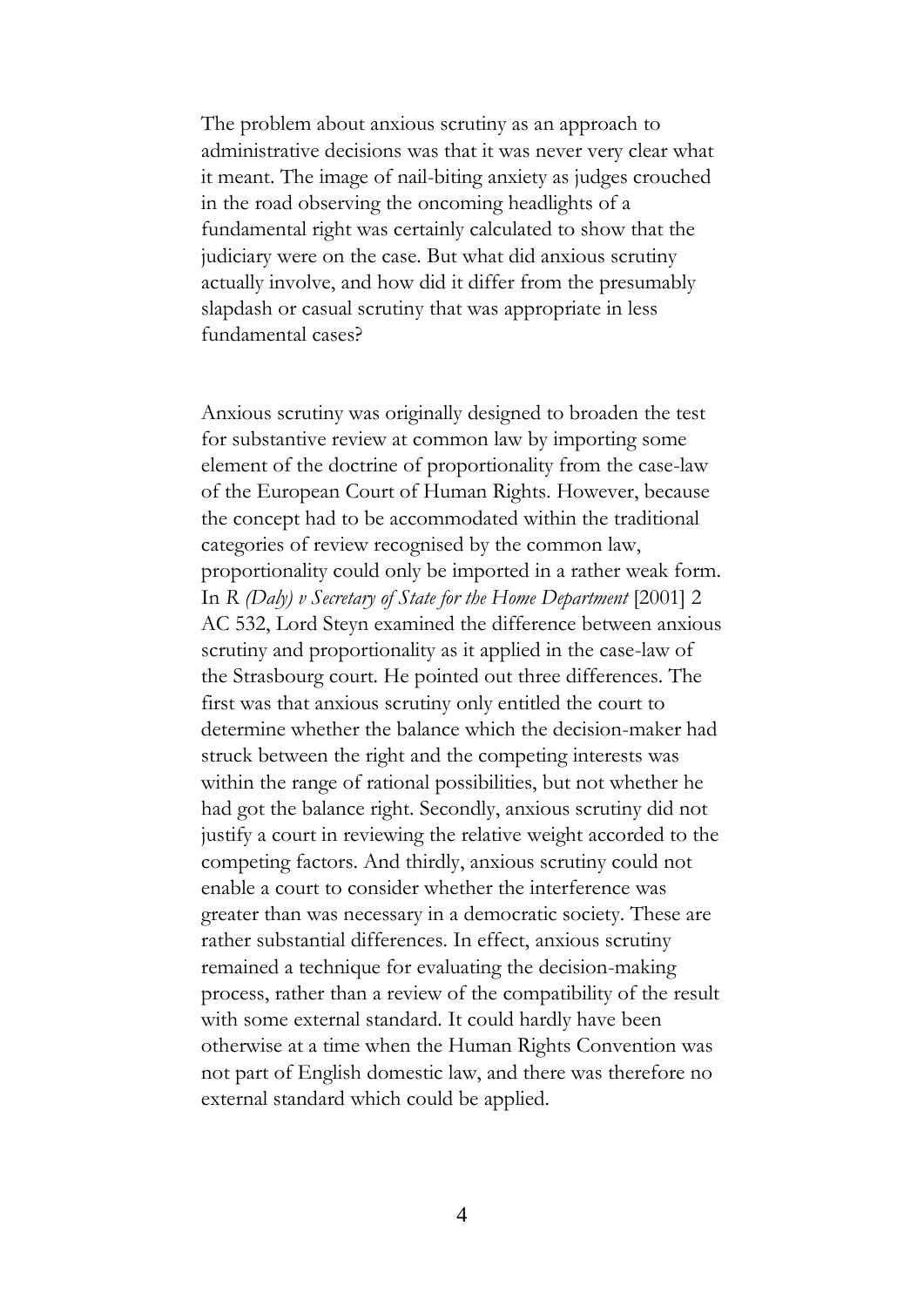In practice, the main impact of anxious scrutiny was on the court's approach to the factual basis of the decision under review. The burden of justifying the decision was placed firmly on the decision-maker instead of the applicant. A more comprehensive review of the facts and a higher standard of proof were expected of him before he could claim to have discharged it. But it is hard to regard this as a significant change. Courts of review have always been entitled to examine the facts if they are open to dispute, and in practice have set aside decisions for mistake of fact. In most cases where this approach was adopted, anxious scrutiny was not so much a technique employed by the court as a standard required of the decision-maker. It enabled the court to treat his fact-finding process as deficient if it was insufficiently thorough or comprehensive in its coverage. But this hardly warrants such a portentous title. Mistake of fact is in reality no more than one way in which a decision-maker may find himself taking account of irrelevant factors and failing to take account of relevant ones.

Moreover, recognising the scope for setting aside decisions on factual grounds rarely gets one very far. In a case like *R v Secretary of State for the Home Department ex parte Khawaja* [1984] AC 74, where the question was simply whether the applicant had illegally entered the United Kingdom or not, it is easy enough for a court to say that the case was not proved to the standard which was appropriate given the gravity of the allegation. But in most cases, what is in dispute is not the primary facts but the weight to be attached to them by comparison with other facts pointing, perhaps, the other way. Short of arrogating the decision-making power to itself, there is very little that the courts can do to challenge the rationality of a decision based on a judgment about the significance of undisputed facts.

In the opening years of the present century, two developments occurred which might have been expected to make the whole concept of anxious scrutiny redundant. One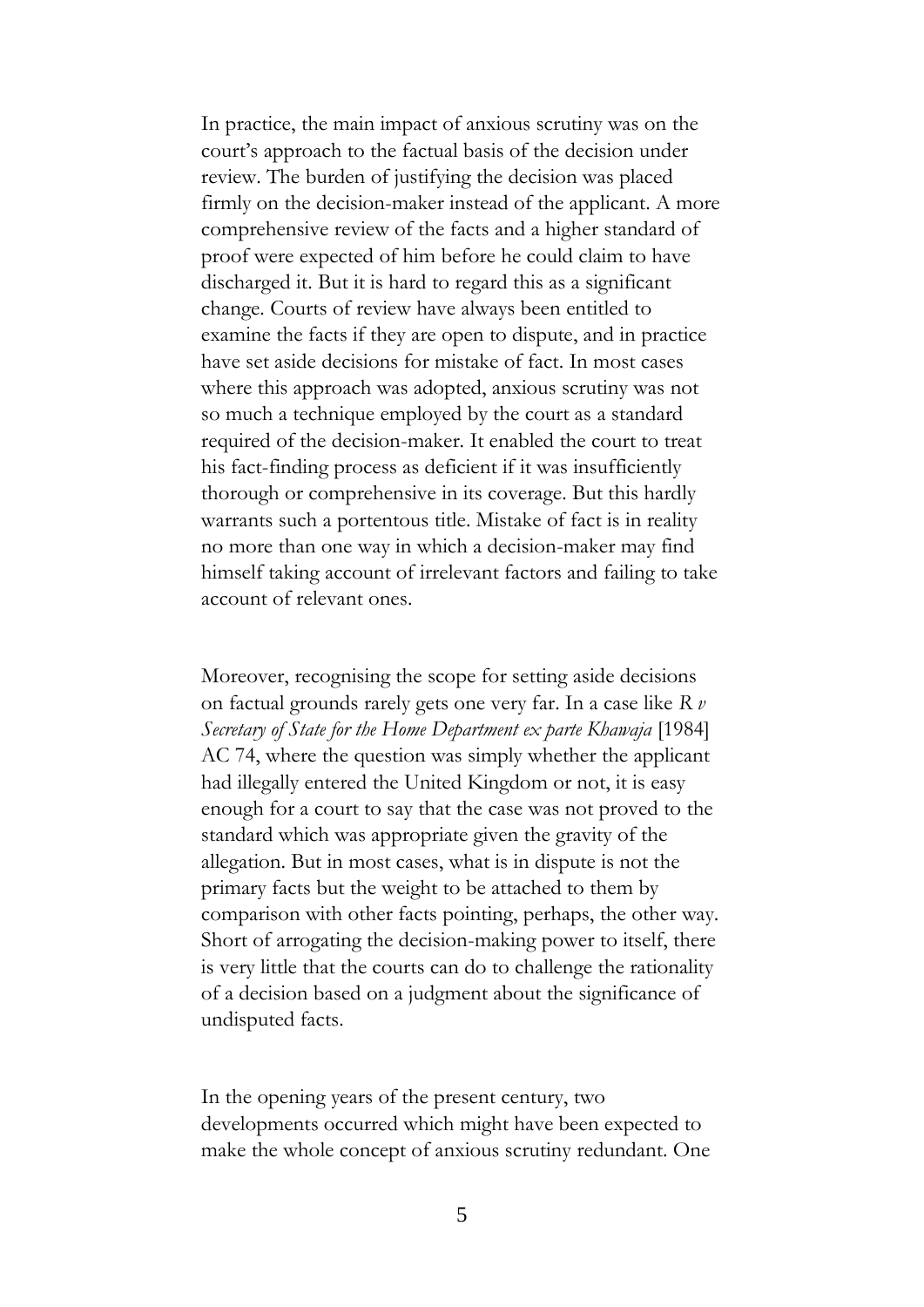was the final acceptance that a similar result could be achieved as a matter of construction of the enabling Act, if one assumed that only specific and unmistakeable language could authorise interference with a fundamental right. This simple and one would think obvious proposition, which has become a corner-stone of English public law, had been rejected at least twice by the House of Lords before it was finally adopted in *R v Secretary of State for the Home Department ex parte Simms* [2000] 2 AC 115. The second development was of course the enactment of the Human Rights Act, which by requiring the English courts to have regard to the case-law of the Strasbourg court made it possible to apply the doctrine of proportionality directly without disguise or embarrassment.

In fact, notwithstanding these developments, anxious scrutiny is still very much with us, even in cases concerning Convention rights. A search on Westlaw, admittedly a rather crude measure, suggests that in the last ten years the concept has been deployed by judges in 598 cases. An examination of a largeish sample of these decisions suggests that the great majority of them fall into one of two categories. Most are about immigration or asylum and turn on common law principles rather than Convention rights. In those cases where the decision was quashed, it was commonly because the decision-maker's fact-finding processes were found to be deficient. These cases fit comfortably within the traditional grounds of review, without the need to invoke some special standard of scrutiny. The rest are cases like *A v Secretary of State for the Home Department* [2005] 2 AC 68, in which a heightened level of scrutiny was simply treated as part of the court's assessment of proportionality. When the courts say, as they often do, that the intensity of review varies with the context, they are usually saying no more than that the more significant the right interfered with, the more cogent will be the justification required for the interference.

So one is bound to ask whether in the current state of the law anxious scrutiny is any more than a slogan: "We try harder";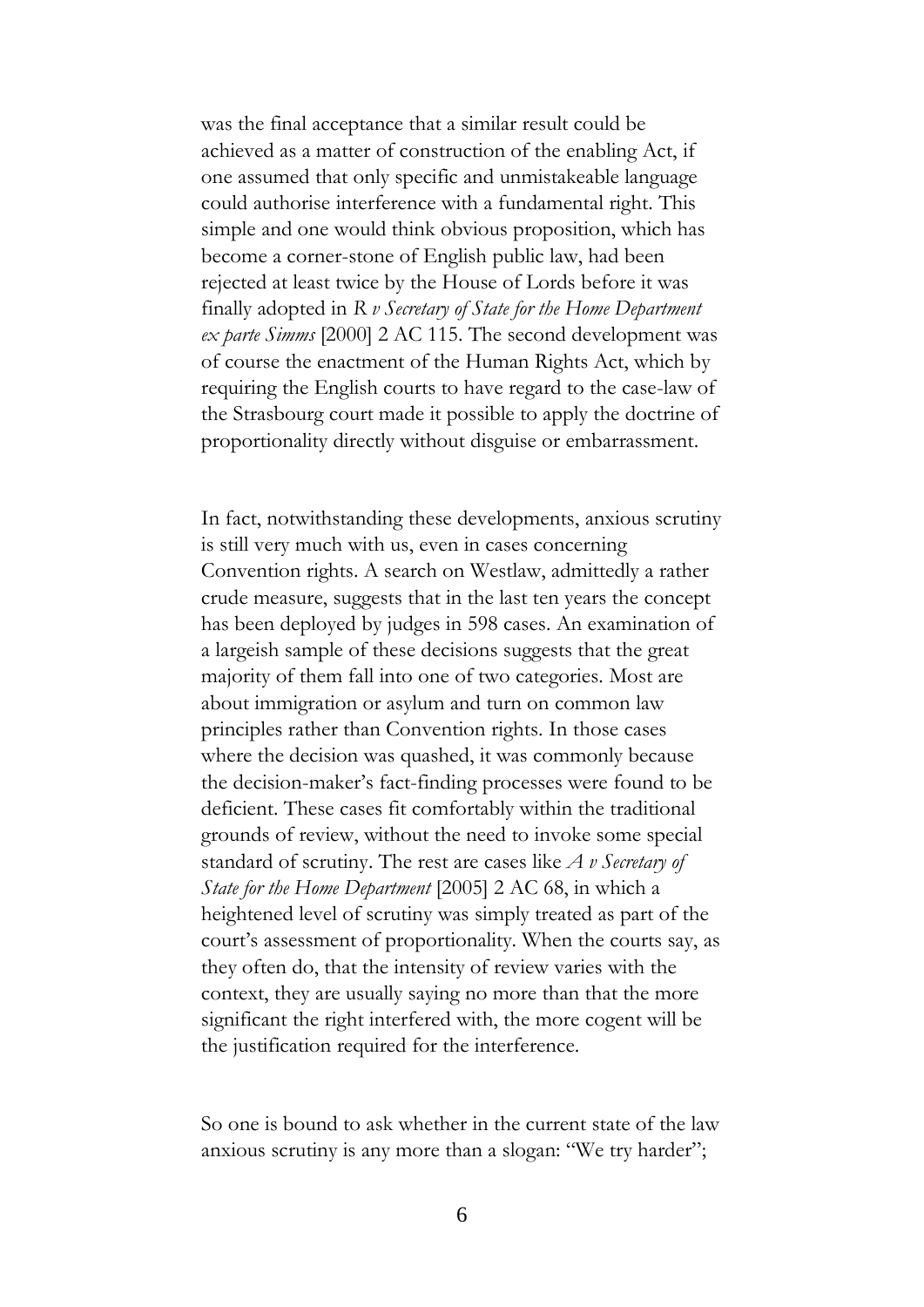or at least "We try as hard as the context warrants." If anxious scrutiny is simply the exercise of the degree of care appropriate to the context, what is so special about it? And what judicial exercise ever called for any other standard?

Now, I am not so austere that I would deny judges the right to use the odd slogan. But there are I think circumstances in which the use of catch-phrases like anxious scrutiny, which have little or no legal content, is positively dangerous. This is because they tend to be a substitute for analysis. They mask what the court is really doing and why. In some cases anxious scrutiny may be doing no more than justifying the quashing of decisions which the judge does not care for. In others it may divert attention from considerations which are legally a great deal more significant. In particular, I think that expressions like anxious scrutiny tend to suggest that the appropriate response to administrative interference with a Convention right or a common law fundamental right is to carry out the same kind of review as the courts have always carried out, but at a greater level of intensity. This involves tiptoeing round one of the great dilemmas of modern public law. When we review the proportionality or rationality of interfering with some human or fundamental right, are we reviewing only the decision-making process or are we reviewing its merits?

English public law has always maintained, at least in theory, the position that a court of review does not substitute its own decision for that of the primary decision-maker. It has always professed to abhor a merits review. The phrase anxious scrutiny reflects these attitudes. It perpetuates the notion that scrutiny remains the task on which the court is engaged, even when it is dealing with human or fundamental rights. In fact, although the *Wednesbury* test is a very undemanding test for administrative decision-makers, so far as it goes it necessarily involves some assessment of the merits of the decision. Proportionality, at least as applied to Convention rights, is a much more exacting test, and even more obviously involves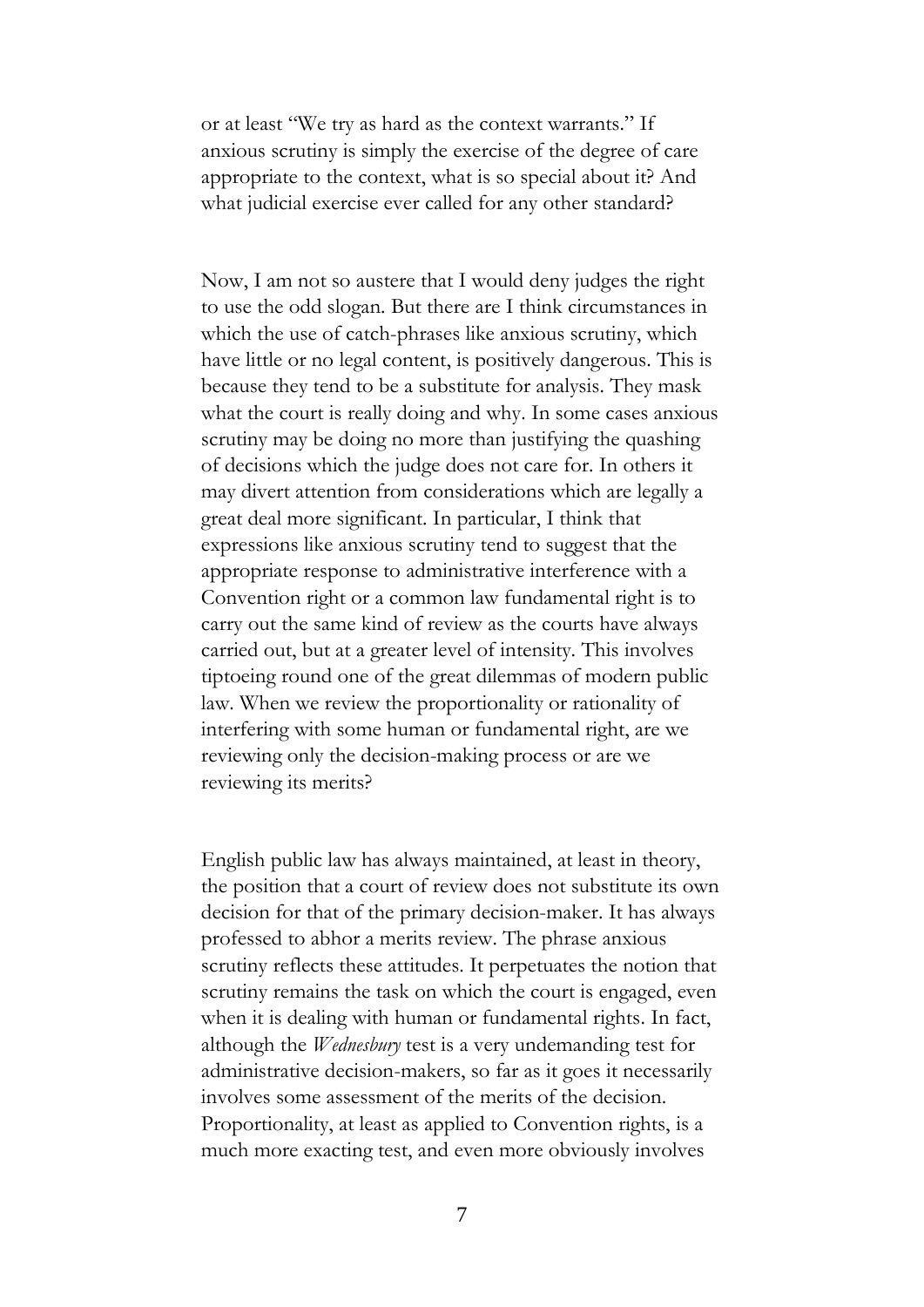an examination of the merits. Where, for example, a court is considering the justification for a prima facie interference with the very widely framed rights under Article 8(1) or the freedom of thought, expression and assembly protected by Articles 9, 10 and 11, it is bound to consider whether the decision answers a pressing social need, whether the decisionmaker's objective is important enough to justify interfering with a human or fundamental right, whether a less intrusive measure could have been used without unacceptably compromising the objective and whether, looking at matters in the round, a fair balance has been struck between the interests of the individual and the community. All of these considerations necessarily go to the merits of the decision. They do not (or at least not necessarily) go to the process by which it was made. Where the decision involved an essentially political judgment by the decision-maker, that may well at least in principle involve the court in assessing the adequacy of the political reasons for making it.

These are consequences of the way that the Convention has been framed and interpreted, which the Courts have not always been willing to recognise. In his speech in *R (SB) v Governors of Denbigh High School* [2007] 1 AC 100, Lord Bingham pointed out that the Strasbourg Court applied a standard of review which was not just formal and procedural but substantive. "The focus at Strasbourg", he wrote, "is not and never has been on whether a challenged decision is the product of a defective decision-making process, but on whether in the case under consideration, the applicant's Convention rights have been violated." This (if I may interject) is because the Convention asks whether the decision was actually proportionate, and not whether the decisionmaker could rationally have thought it was. Lord Bingham concluded that in dealing with questions of proportionality the court would have to go beyond the traditional approach to judicial review in a domestic setting. But the modification of the traditional domestic approach which he proposed in order to deal with the problem was only more anxious scrutiny. "There is," he said, "no shift to a merits review, but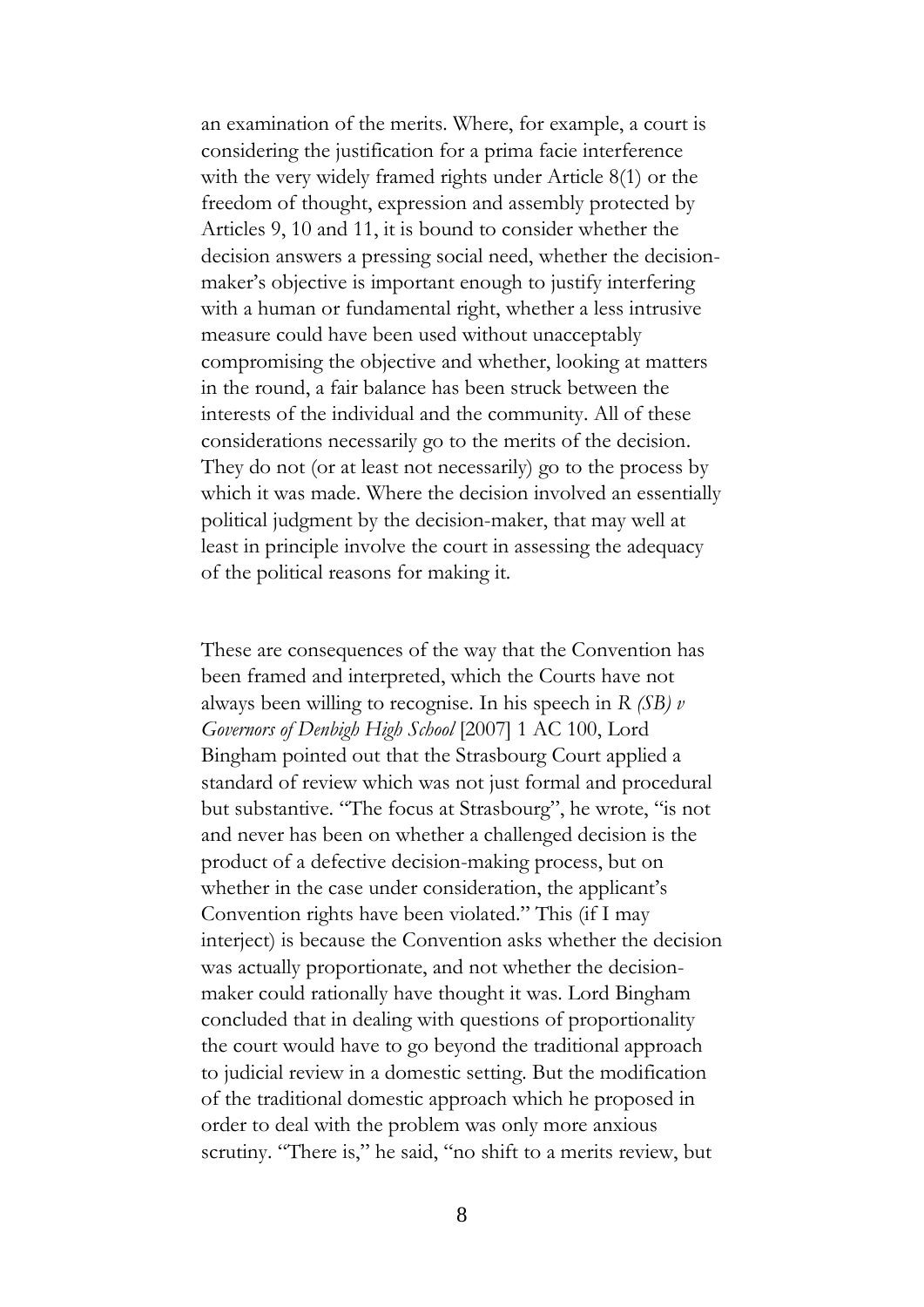the intensity of review is greater than was previously appropriate." For my part, I question whether you can address the questions posed by the doctrine of proportionality without accepting some shift to a merits review. And I question whether a more intensive standard of review can ever be a sufficient response to the question what departures from Convention rights are proportionate to a legitimate objective.

More recently, in his judgment in the Divisional Court in *R (Miranda) v Secretary of State for the Home Department* [2014] 1 WLR 3140, Laws LJ referred to my summary of the criteria for the proportionality of interference with a Convention right in *Bank Mellat v HM Treasury (No. 2)* [2014] AC 700, and suggested that they came dangerously close to requiring the court to decide political questions reserved to the elected arm of government. "If it is properly within the judicial sphere," he said, "it must be on the footing that there is a plain case." I think that Laws LJ's concern is entirely justified. I have myself more than once drawn attention to the propensity of judicial review of human rights to elide the boundaries of politics and law. But Laws LJ is shooting the messenger. My statement was no more than a routine summary of previous decisions of the House of Lords and the Supreme Court, which were themselves faithful reflections of the language of the Convention. But I also think that Laws LJ was right to say that a plain case is required before this can be regarded as a proper judicial function. So what are these plain cases, and on what principles are we to identify them?

We would I think find it easier to answer that question if we were clearer about the techniques that we employ for protecting human and fundamental rights against government action, while at the same time respecting the constitutional position of the primary decision-maker. This will involve recognising more openly than we presently do that in some cases the judicial assessment of proportionality does require consideration of the merits, while at the same time explaining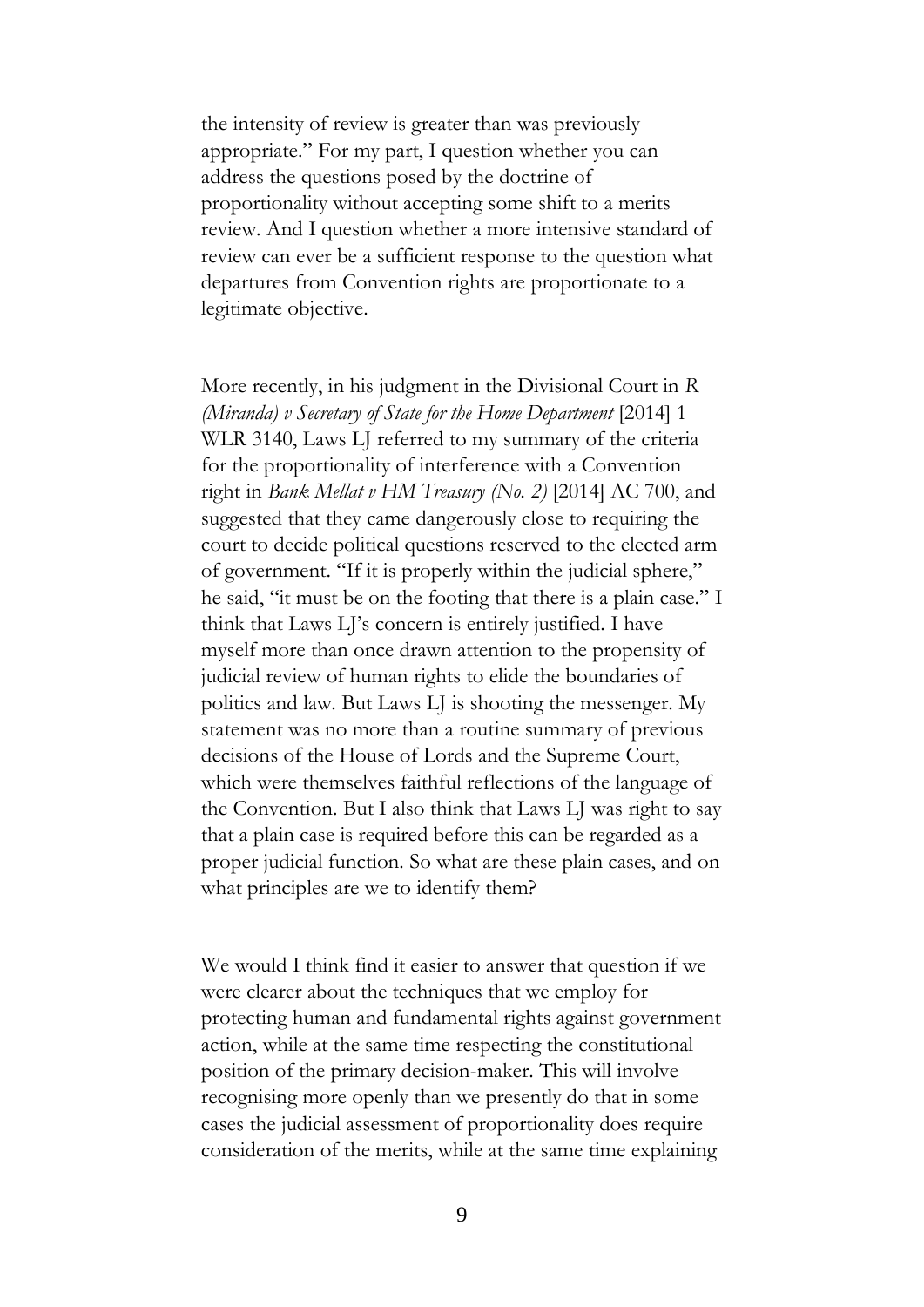why in other cases it does not. It seems to me that for this purpose variable standards of review, originally devised as a way of stretching the concept of irrationality, are unhelpful, largely because they have no legal meaning. I think that the only intellectually honest way of explaining what we are doing is by reference to the decision-maker's "discretionary area of judgment". This expression was originally coined by the authors of Lester and Pannick, *Human Rights Law and Practice* (1999). I am content to use it, not least because it has been adopted judicially in successive judgments of the House of Lords and the Supreme Court from *Kebilene* in 2000 to *Axa* in 2012. But I think that the operative word is judgment rather than discretion. It refers to evaluative assessments which the executive is peculiarly qualified to make in areas where the same evidence may support a range of conclusions. This is much closer to the idea behind Strasbourg's margin of appreciation than it is to traditional notions of administrative discretion.

The idea that the executive may be peculiarly qualified to make some judgments about the justification for interfering with human or fundamental rights has not been universally welcomed by human rights lawyers. This is because it appears to involve a partial abdication of the court's function of controlling executive excesses. Part of the problem is the over-used word "deference", with its overtones of cringing abstention in the face of superior status. But the decisionmaker's discretionary area of judgment is nothing to do with deference. It has two distinct sources. One is the constitutional principle of the separation of powers. The other is simply a pragmatic view of the evidential value of some judgments of the executive, in areas where their experience is entitled to weight.

The fullest judicial analysis of both sources is the speech of Lord Hoffmann in *Secretary of State for the Home Department v Rehman* [2003] 1 AC 153. *Rehman* was a statutory appeal from the decision of the Home Secretary that the applicant's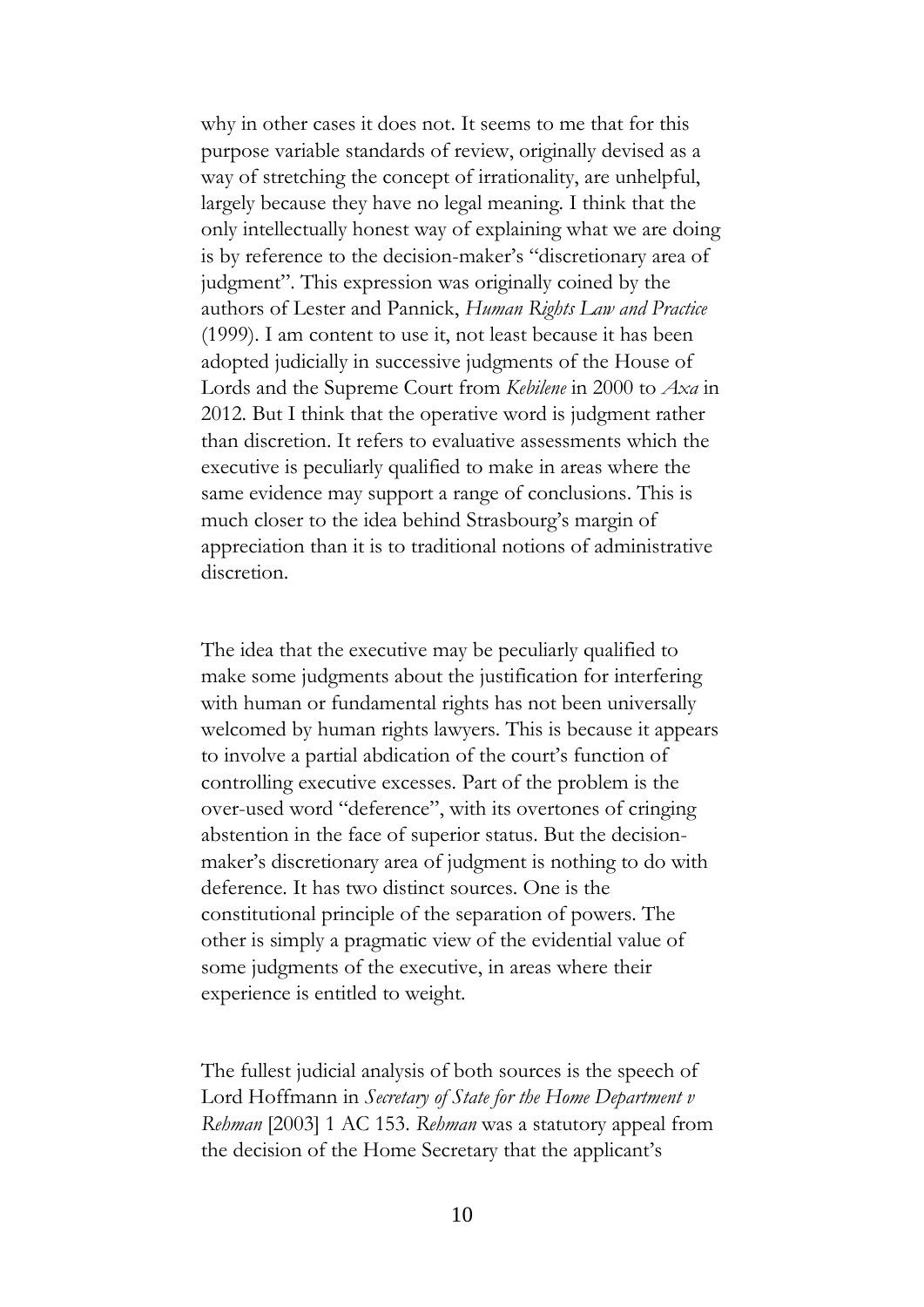presence in the United Kingdom was not conducive to the public good because of its adverse impact on national security. Lord Hoffmann considered that, provided that the decision was rational and that there was a factual base for it, the constitutional separation of powers was an absolute bar to review. The SIAC, he held, was not entitled to differ from the Secretary of State on the question what was or was not in the interests of national security. But he also held that quite apart from that consideration, an evaluative judgment by the executive of an issue such as national security should not normally be interfered with by the courts, because it was likely to be based on a range of advice and a depth of collective experience which the courts cannot match.

*Rehman* was not a Convention case. If it had been, the absolute bar to the judicial review of the question whether Mr Rehman was a threat to the United Kingdom's national security could not have been sustained. Any arguable allegation that a person's Convention rights have been infringed must be justiciable. The Human Rights Act says so. Both the Strasbourg court and English courts attach some weight to the constitutional functions of decision-makers who are democratically accountable. But neither jurisdiction has ever treated this as conclusive in a case engaging Convention rights. The main reason for according a discretionary margin of judgment to the executive is not constitutional. It is a matter of institutional competence. The implications of an executive decision are questions of fact. The weight to be given to the reasons for interfering with a human right is a question of judgment, informed by fact. The assessment of the executive on these matters will often be based on experience and advice which the courts do not have. It provides in itself what may be powerful, albeit not conclusive, evidence in support of the decision.

This is particularly likely to be true where the decision involves, as it often will, a predictive judgment about the consequences of the different options before the decision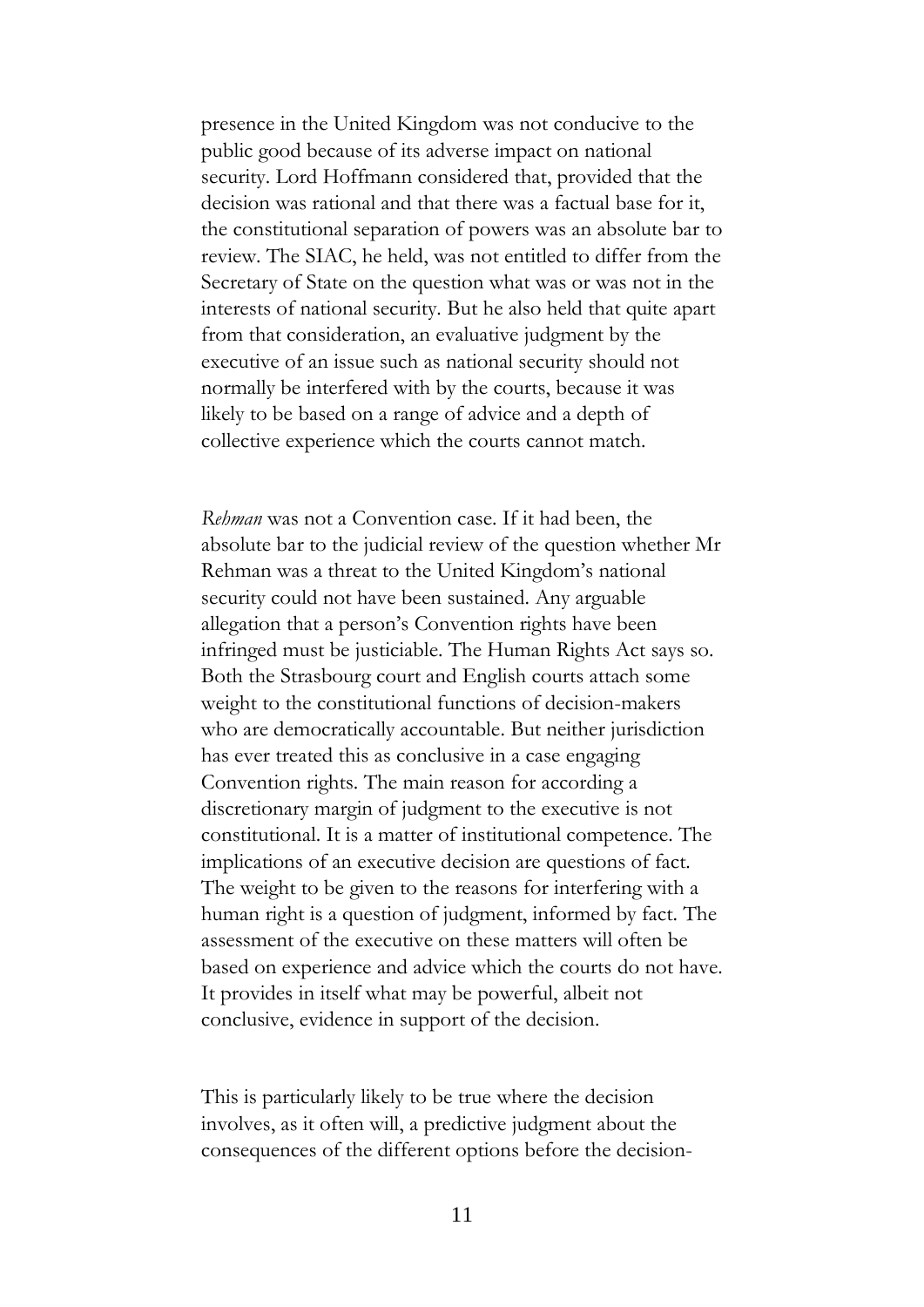maker. The correctness of such judgments is notoriously difficult to test empirically. Anxious scrutiny is unlikely to help, because it is designed to expand the boundaries of irrationality. But, assuming that the decision-maker's objective is capable of justifying the interference with human rights, if the decision turns on a predictive judgment rationality in the unstretched *Wednesbury* sense may be the only aspect of the decision which is capable of judicial assessment. The facts will commonly lend themselves to a range of judgments which, looking forward to an obscure future, could all be made with equal propriety. In that case the law is satisfied if the decision-maker is somewhere within the range. There will not necessarily be a single "right" prediction for the court to light upon. In this area, a recognition of the special institutional competence of the executive is not only realistic. It is usually the only course consistent with the democratic values at the heart of the Convention. It reflects the expectation that in a democracy the person charged with making predictive judgments about the consequences of executive decisions will be politically responsible for them, and potentially answerable with their jobs in a way that judges never can be.

In one of his most perceptive judgments, *A v Secretary of State for the Home Department* [2005] 2 AC 68, Lord Bingham referred to the pre-eminently political character of any factual prediction of what other people may do and of the consequences if they did. "Any prediction about the future behaviour of human beings (as opposed to the phases of the moon or high water at London Bridge) is necessarily problematical. Reasonable and informed minds may differ, and a judgment is not shown to be wrong or unreasonable because that which is thought likely to happen does not happen."

Clearly considerations of this kind are weightier in some contexts than in others. The United Kingdom's relations with foreign states are perhaps the paradigm case where they are likely to be of decisive weight. In *R v Secretary of State for the*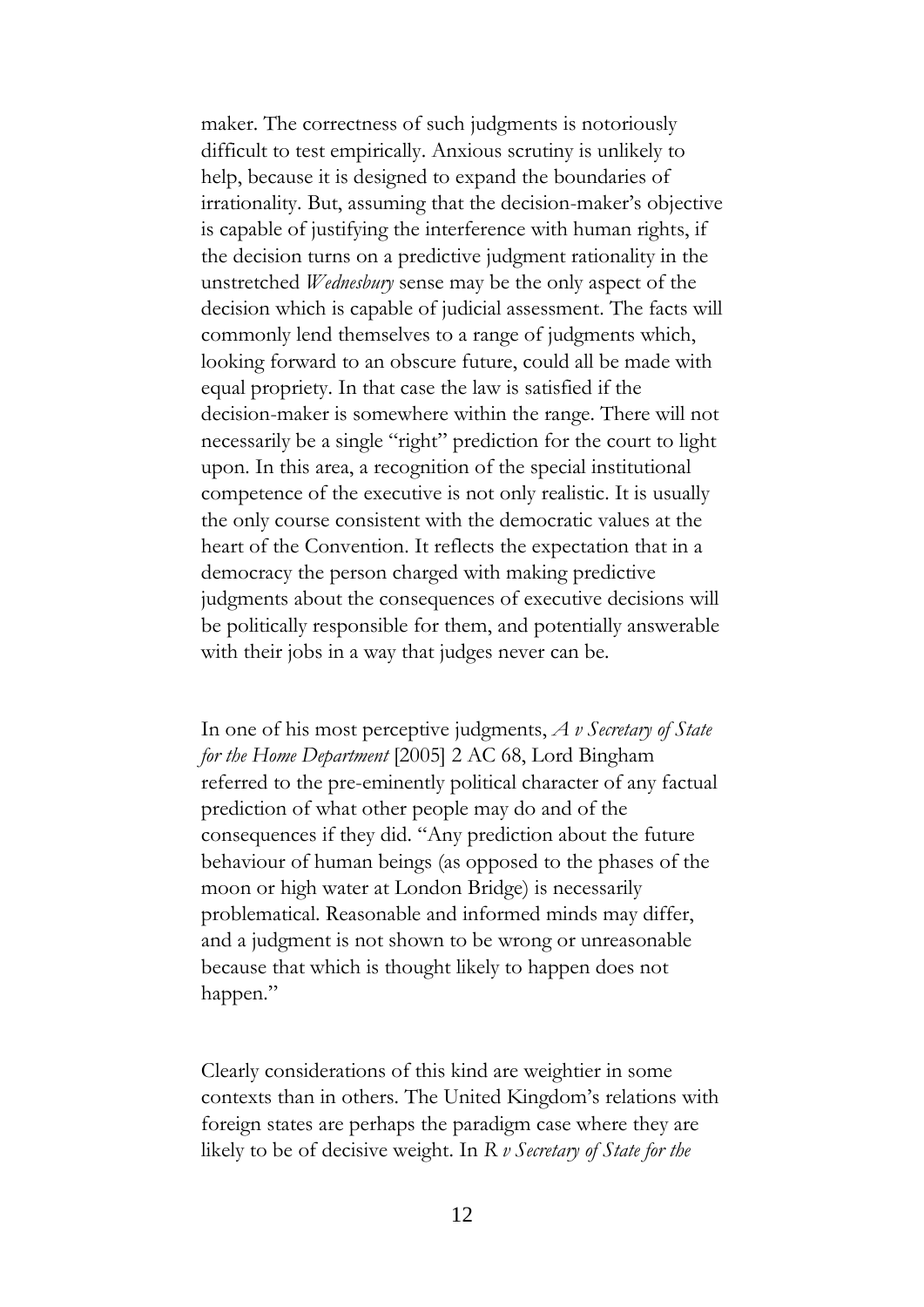*Home Department ex parte Launder* [1997] 1 WLR 839, 857, Lord Hope put his finger on the problem when speaking of the Home Secretary's view about how the applicant was likely to be treated by the justice system in Hong Kong after the handover to China. "His decision has had to be taken amidst an atmosphere of mistrust and suspicion which a court is in no position to penetrate. The visible part is the framework of law which I have described. That part can be explained and analysed. The invisible part is about the hearts and minds of those who will be responsible for the administration of justice in Hong Kong after the handover. This is not capable of analysis. It depends, in the end, upon the exercise of judgment of a kind which lies beyond the expertise of the court. That, no doubt, is why the decision whether or not to grant the warrant has been entrusted to the Secretary of State by Parliament."

Other areas where the courts have traditionally accorded the executive a broader margin of judgment are all areas in which executive decisions are inevitably based on judgments which do not lend themselves to intensive scrutiny because there are either no objective criteria by which to judge them or no agreement as to what the appropriate criteria might be: national security, broad questions of economic and social policy and issues about the allocation of finite resources are all obvious examples. Where issues of this sort arise, the executive is not immune from a successful judicial review. But, as Laws LJ put it in *Miranda*, a plain case of disproportionate interference is required.

These issues usually arise in connection with executive decisions. But they also have their proper place when the court is reviewing the compatibility of legislation with the Convention. As Lord Hope observed in *Axa General Insurance v HM Advocate* [2012] 1 AC 868, the legislature has "advantages that flow from the depth and width of the experience of its elected members and the mandate that has been given to them by the electorate. This suggests that the